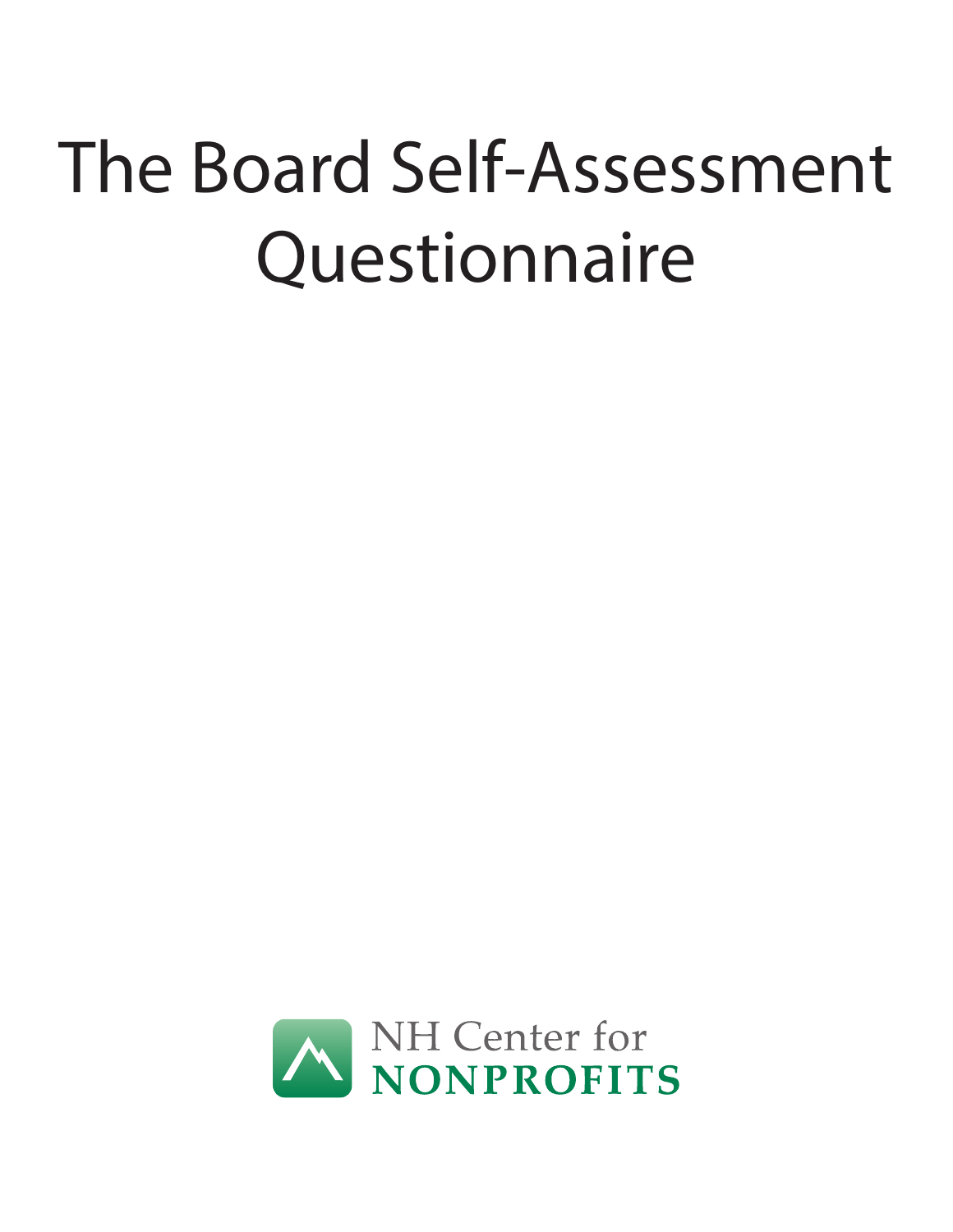# *FOREWORD*

#### History of the Board Self-Assessment

In 1983, as an investment in New Hampshire's future, a group of New Hampshire businesses, in partnership with the New Hampshire Charitable Foundation, formed The Corporate Fund. The partners pooled financial assets and annually awarded grants to selected New Hampshire nonprofits for strengthening their leadership, management, and governance. The Corporate Fund also established the Walter J. Dunfey Awards for Excellence in Management, presented annually to the state's outstanding nonprofits. Over the years, several major events were offered to the staff and board leaders of New Hampshire nonprofits on such topics as leadership, marketing, technology, entrepreneurship, and collaboration.

The first edition of the Nonprofit Board Self-Assessment Questionnaire was sponsored by The Corporate Fund as part of the development of the *Nonprofit Board Self-Assessment Kit* in 1992. This was followed in 1998 by the publication of *Partners in Performance: A Collaborative Approach to Nonprofit CEO Development and Appraisal.*

Many observers credit The Corporate Fund with being perhaps the most powerful influence on the advancements in nonprofit leadership, management, and governance in New Hampshire over the past 25 years.

#### A Note From the Author

I started consulting to The Corporate Fund in 1986, an affiliation that continued for 18 years and comprised one of the most personally and professional rewarding client relationships in my 40+ years as a consultant to organizations.

In 1990, The Corporate Fund asked me to develop an inexpensive method for helping nonprofit boards assess their needs for board development. Corporate Fund grants could then be directed toward resolving high priority on a given board. Over the next 18 months, I created and tested the Nonprofit Board Self- Assessment Questionnaire with the assistance of my colleagues at Antioch University New England in Keene. The

Corporate Fund's "Nonprofit Board Self-Assessment Kit" was published in 1992 and has since been used by nonprofits, not only in New Hampshire and New England, but also from across the United States and abroad.

This current version of the Questionnaire and its accompanying guidelines were revised in 2009 as a result of the Corporate Fund's partnership with the New Hampshire Center for Nonprofits. The Center has added online technology to administer the questionnaire and make the completion and scoring of the Questionnaire easier for board members.

Please feel free to contact me (see contact information below) for any content questions on the Questionnaire or the process for analyzing outcomes. For technical matters involving the online questionnaire and tabulations of scores, please contact the NH Center for Nonprofits (Telephone: 603-225-1947; email: info@ nhnonprofits.org)

While the Questionnaire and the accompanying material are copyrighted works, I always intended that nonprofit organizations should have access to this process at little or no cost. This includes permission to download and reproduce any of the materials as long as there are no costs passed on to other users. I only ask that users acknowledge the author appropriately.

Ed Tomey March 2009

*Edward J. Tomey Organizational & Leadership Consultant 472 Hurricane Rd. Keene, NH 03431-2161 Tel. & Fax: 603-352-6325 Cell: 603-762-4471 Email: edwardjtomey@gmail.com*

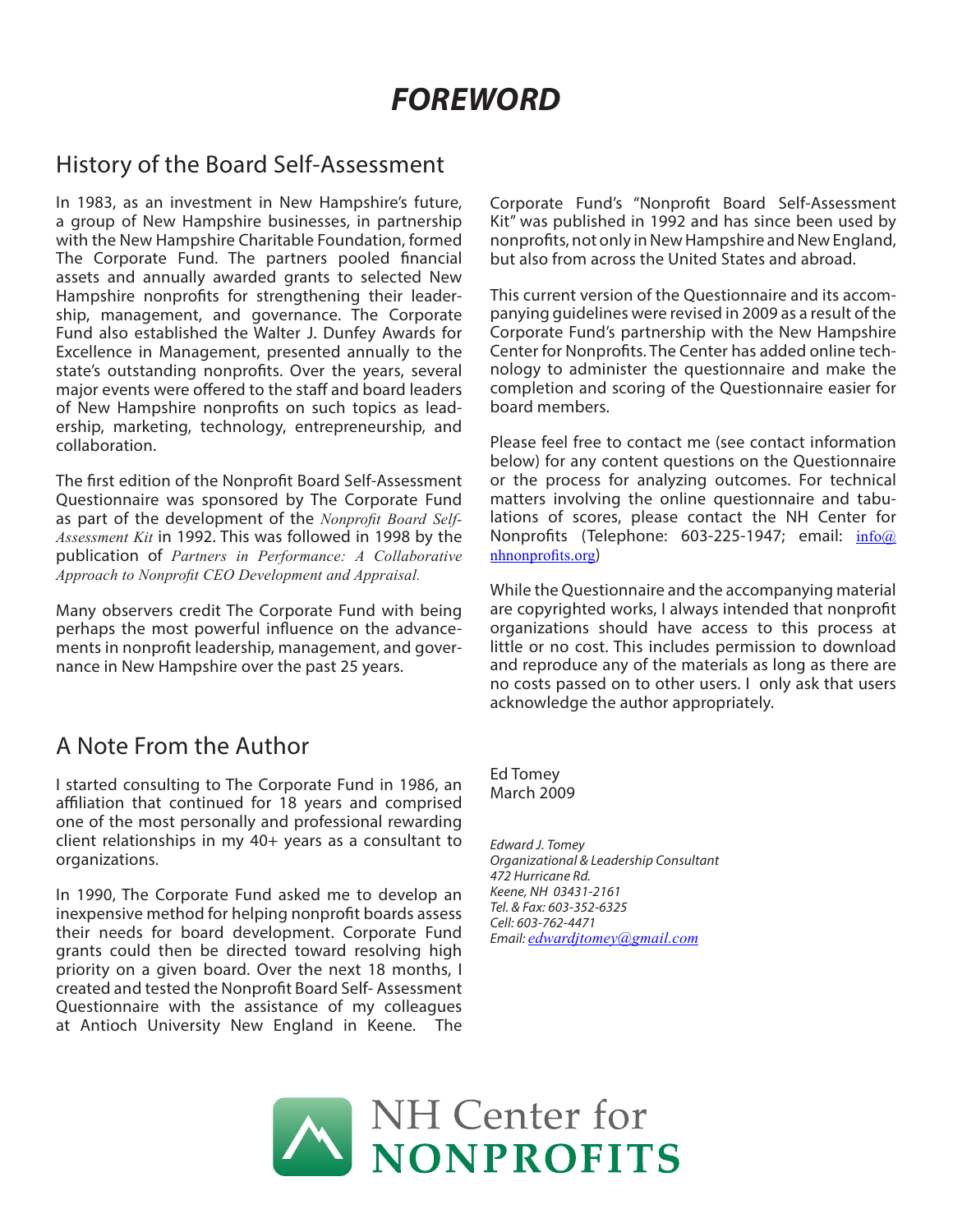# *Guidelines for Using the Nonprofit Board Self-Assessment Questionnaire©*

## Introduction

The Nonprofit Board Self-Assessment Questionnaire (BSAQ) helps nonprofits boards of directors or trustees to identify gaps between the standards for effective nonprofit boards — as implied in the Board Self-Assessment Questionnaire — and your board members' perceptions of knowledge, skills, and processes as they carry out their board roles.

The Board Self-Assessment Questionnaire was not designed to produce statistically valid outcomes. Rather, it offers the nonprofit board a snapshot of the collective experiences of its board members. Its primary purpose is to engage the board members in discussion about their effectiveness as a board and, rather than tackle all the possible topics that a board might grapple with, to narrow the list down to those items that seem to need the most attention.

Once a board decides on which 4-6 "areas for improvement" are suggested by the Questionnaire, members have the options to make immediate "corrections" or to embark on a board development process as the board moves forward.

This document is designed to assist leaders of nonprofit boards to introduce the idea of board Self-Assessment, guide the board toward a decision to engage in Self-Assessment, and analyze the data produced by completing the Board Self-Assessment Questionnaire. The approach is based on several years' experience with hundreds of nonprofit boards that have engaged in this board strengthening process.

#### Forming a Board Self-Assessment Committee

At about the same time your board decides to ask its members to complete the Board Self-Assessment Questionnaire, it is recommended that you form a Board Self-Assessment Committee that will take responsibility for ensuring that all board members

participate in the process from beginning to end. The process starts with the Questionnaire itself and ends with the planning and implementation of a board work plan based on the results of the tabulated outcomes and priority setting.

The Board Self-Assessment Committee (3-5 board members) can be an ad hoc committee appointed by the board, the members of a standing Governance Committee (or its equivalent), or the members of the board's Executive Committee.

## Preparing the Board for Self-Assessment

Many board members will be immediately ready to engage in Self-Assessment of the board's processes, knowledge and skills. However, others may see the project as a challenge to their wisdom, experience or integrity. Still others may see it as some kind of "test" to be passed. Such perceptions may lead to various forms of resistance to full and forthright participation.

One of the major roles of the Board Self-Assessment Committee is to help all board members see their involvement in the Self-Assessment project as an opportunity for them to make a major contribution to the development of the board, and perhaps, as a learning opportunity for themselves.

Even boards already operating quite effectively may view the Self-Assessment as a way to confirm their collective effectiveness or to "fine-tune" specific board operations.

Whatever may be the case with your board, the Board Self-Assessment Committee will want to establish an atmosphere among board members that helps them see the distinct advantages of the Self-Assessment process.

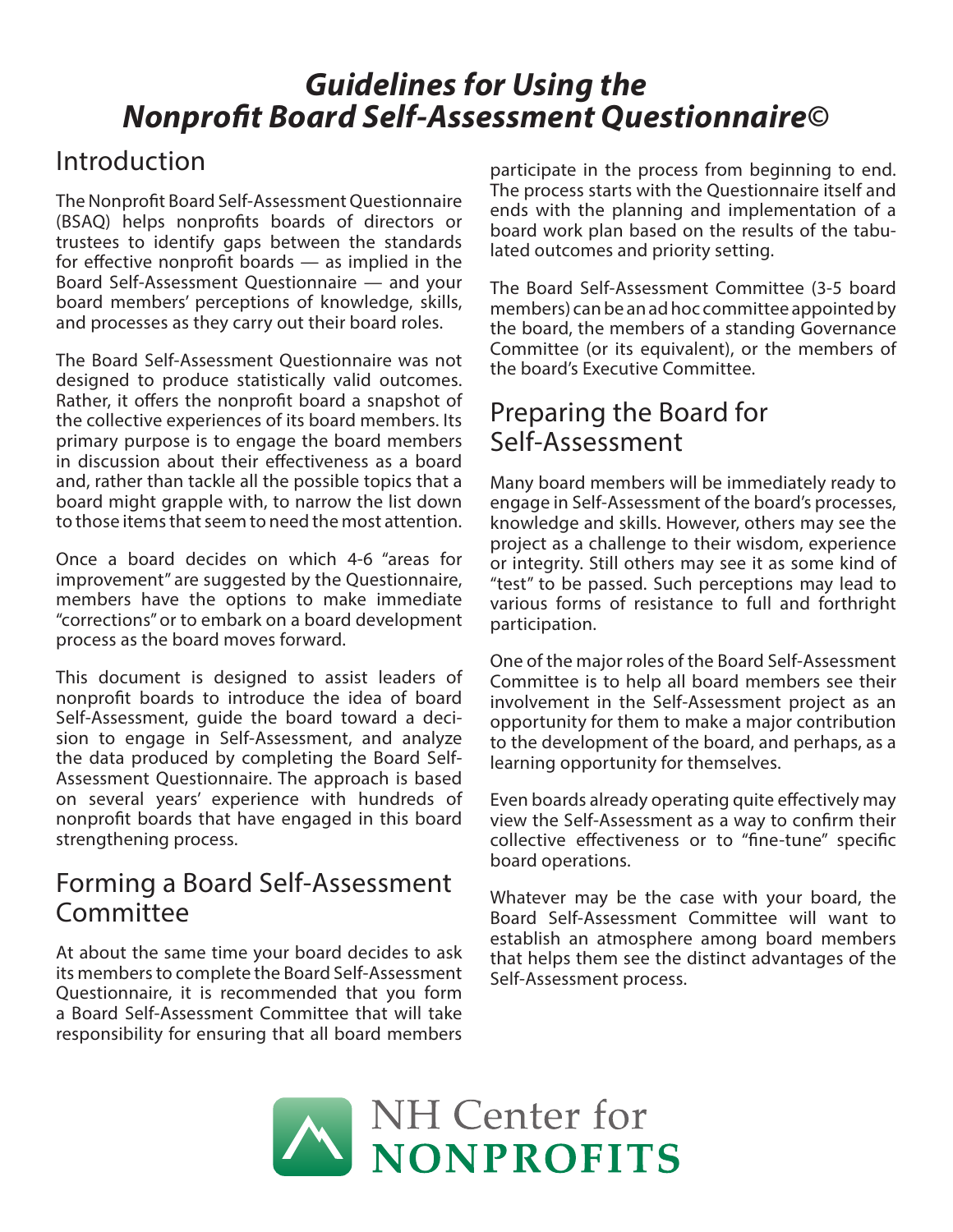#### Completing the Board Self-Assessment Questionnaire On-Line

After your board has agreed to move forward with Self-Assessment:

- Confirm that you have valid email addresses for all of your board members.
- Inform your board members that they will be contacted via email with a link that will allow them to complete the Board Self-Assessment Questionnaire.
- Contact the NH Center for Nonprofits to request participation in the Board Self-Assessment Questionnaire and provide your board members' email addresses. The Center will initiate the survey. You can work with the Center to schedule the start date of the survey so that the results will be available before the date that you need them.
- On the agreed upon date, the initial email will be sent to the board members. One week later, a reminder email will be sent to all those who have not responded. A list of non-respondents will be emailed to the point of contact.
- At the end of two weeks, the survey will be closed and results tabulated. The results will be sent via email to the contact person who initiated the process.

## Analyzing Tabulated Outcomes

When the NH Center for Nonprofits returns your organization's tabulated results, the outcomes will be displayed for each question (see sample). In addition, there will be three tables which pull data from the individual questions to give three ordered lists as described below:

- the strengths of the board the things members feel they do well on behalf of the organization.
- the priority issues that may need attention from the board in order to increase its effectiveness.
- the items that were answered with the responses "Don't Know" or "Not Applicable."

Your goal in the next steps is to review the data to create a list of 8-15 items that indicate areas in which the board seems to be performing well, and an additional 8-10 items that reflect areas that need strengthening.

NOTE: Although the questionnaire is organized into 12 discrete sections, e.g., roles and responsibilities, policy, planning, etc., the recommended approach to analysis does not attempt to identify whole sections as having strengths or needing improvement. Rather, the focus is on individual items within sections.

## Identifying Strengths

To identify 8-15 areas in which the board seems to be performing well, review the tabulated list. The list is sorted according to the combined totals of "Strongly Agrees" and "Agrees" in descending order, with the highest total listed first. Secondarily, it is sorted by the number of "Strongly Agrees" so that you can evaluate the strength of agreement. You may use this information to break ties between two items.

To qualify for this list of board strengths, all the items should have at least 65 percent of your board rating each item on the list as "Strongly Agree" or "Agree."

If you end up with several "ties," and there are more than 15 items on your list, explore breaking some of the ties by seeing which of the items had significantly more "Strongly Agrees" than "Agrees."

If, in the end, you have more than 15 items that have at least 65 percent of your board's vote, let all the items stand and be prepared to brief your board on all of them.

## Identifying Problem Areas

To identify those areas of the board's operations that seem to be problems, follow a similar process as you used to develop the "strengths" list.

One way for an item to qualify for this list of board areas that need strengthening, is that it should have

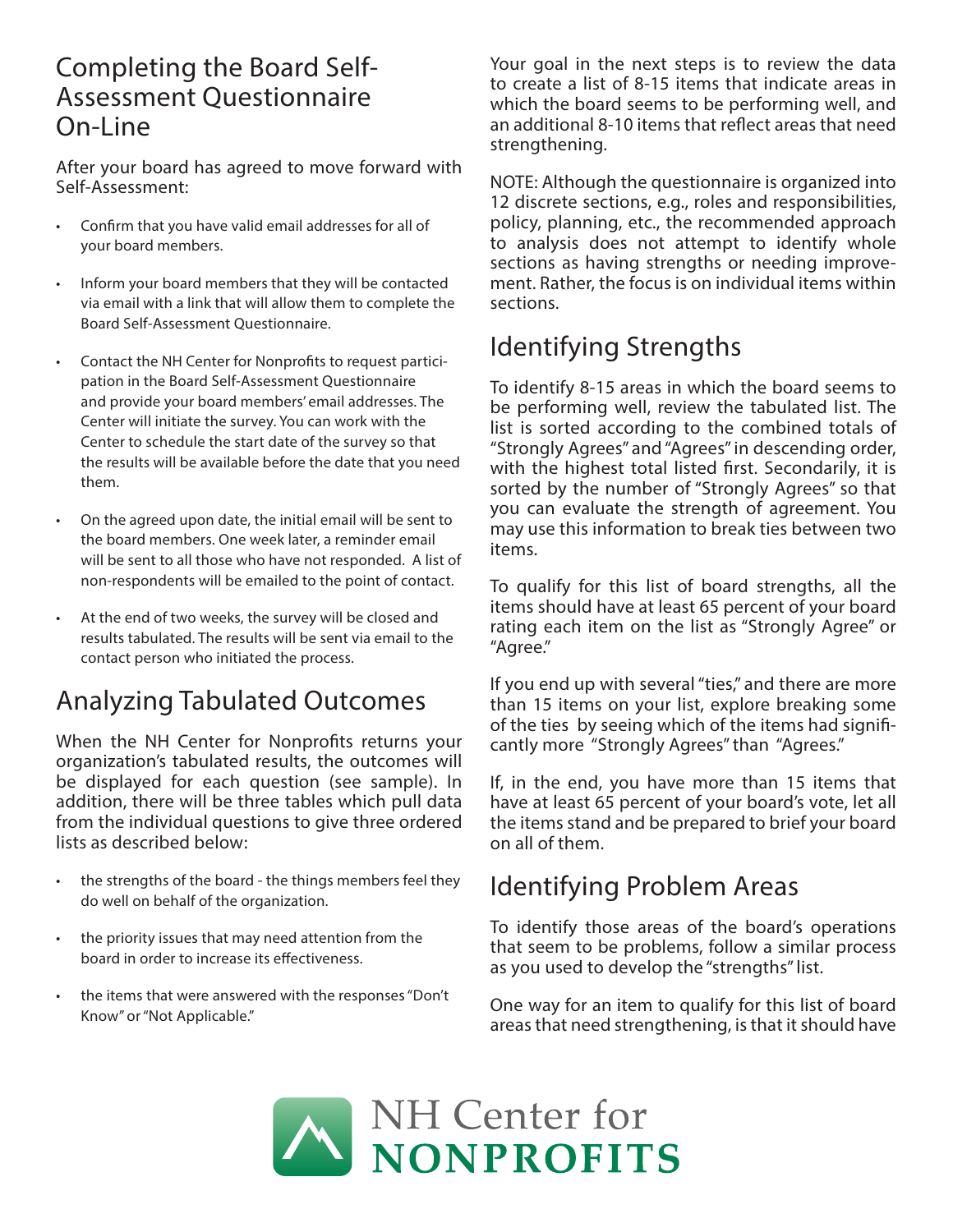at least 30 percent of your board rating each item on the list as "Strongly Disagree" or "Disagree."

If you end up with several "ties," and there are more than 10 items on your list, explore breaking some of the ties by seeing which of the items had significantly more "Strongly Disagrees" than "Disagrees."

Note that the recommended process for analysis does not suggest that a majority of members needs to think an item is in need of improvement in order for it to make the list of 8-10. For example, if only five of a board of 16 members thinks an area needs work, those five members may be enough to warrant the item being on the list.

## Note on "Don't Knows" and "Not Applicables"

The final list tabulates the number of responses of "Don't Know" and "Not Applicable." If this list includes a significant number (30 percent or more) of board members responding "Don't Know" to an item, you may want to include those items in your list of 8-10 problem areas, depending on the item. For example, it would not be a good sign if five members of a 16-person board indicated they did not know if the "organization's mission and purpose are clearly understood and accepted by the board." On the other hand, it may not be as important if the same number of members answered "Don't Know" to the statement, "Our board's size is just about right." In the first example, it is essential that all members know and support the organization's mission and purpose. The lack of agreement on such a core issue would likely have a negative impact on board operations. On the other hand, a difference of opinion on the size of the board is the kind of disagreement that can exist without it being detrimental to the work of the board.

The primary purpose of the "Not Applicable" response is to allow boards to differentiate themselves from other boards for specific reasons. For example, an organization that has no paid staff and is essentially governed and operated by the board, would likely not find the items focusing on differentiating board and staff roles particularly valuable. It is possible that some members will think an item is not applicable to the organization and others will disagree. In such a case, the disagreement should be surfaced for discussion along with other problem areas. Simple clarification of viewpoints may resolve the matter, but it may also be that the disagreement signifies an important difference in the understanding of mission, role, or structure.

In the end, the goal of problem analysis is to develop an initial list of 8-10 items that members do not see as adequately carried out by the board.

#### Summary

At the end of the analysis work, you should have two lists: a list of 8-15 items reflecting areas in which the board thinks it is doing reasonably well, and a list of 8-10 items the members believe need some improvement.

## Finalizing the 3-5 Problem Areas Needing Board Attention

It is now time in the Self-Assessment process for the Board Self-Assessment work group to brief the whole board on the results of their collective responses to the Board Self-Assessment Questionnaire and to engage them in discussions that narrow down the areas in need of board attention to the 3-5 most important issues.

The rationale for this further narrowing of the scope of problem areas is that the most important 3-5 areas should comprise the board's development plan for the next 6-8 months. Keeping the number of areas to be strengthened at a realistically manageable level is critical to board achievement and morale.

After analyzing the data for priority issues, the board leaders should prepare a presentation to be given to the boards members that cites:

- The 8-15 areas seen by the membership as strengths the board exhibits in carrying out its roles and responsibilities
- The 8-10 areas the board sees as priority issues needing improvement

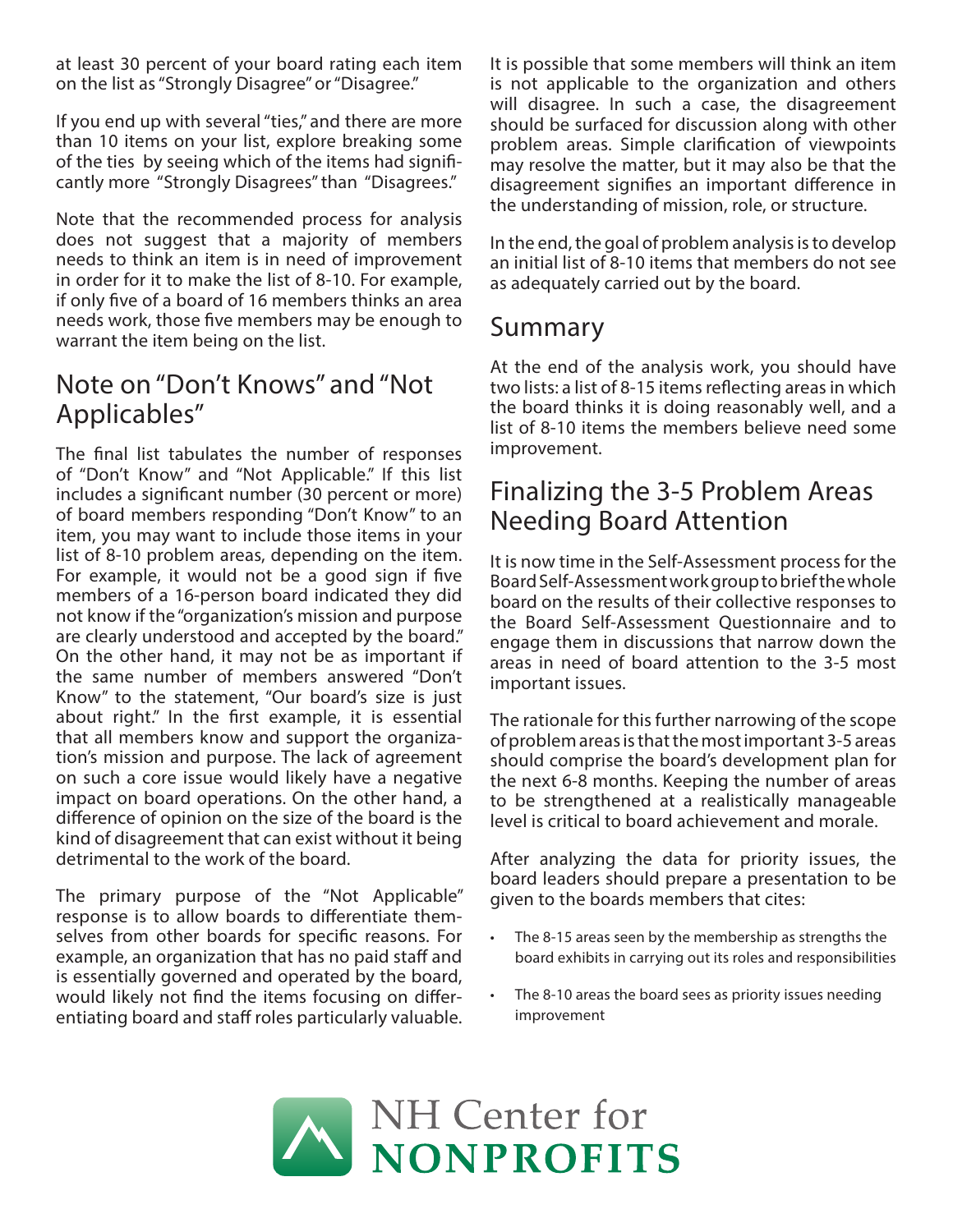Start their briefing with the identified strengths. Such feedback usually is more beneficial if the members can see and hear about the data and analysis that led to the list's development. A handout or a large sheet of newsprint displaying the list of 8-15 strengths is recommended. This part of the presentation offers the board not only some information that speaks to its competencies and achievements, but may also cite the kinds of skills and knowledge that will be useful in taking steps to resolve those areas that it thinks are not being performed as adequately.

The next section of the briefing should be the list of 8-10 issues in need of board attention. Again, the numbers and reasoning that went into making up the list will be valuable to the members' acceptance and understanding of the task ahead of them.

After the two lists have been presented, allow several minutes for questions and clarification. Then begin the discussion that will help the board narrow down the list of 8-10 problem areas to a more manageable list of the 3-5 key issues to be resolved. Ideally, the members will arrive at a consensus on the most important items, that is, a list that all the members could live with, even if individual members might arrange the list somewhat differently if they were creating the list by themselves.

#### Achieving Consensus on Problem Areas

Arriving at real consensus on important matters can be one of the most beneficial skills a board can develop. Done well, it provides an opportunity for members to share their knowledge and opinions, to attempt to influence each other through clear presentation and careful listening, and to make a thoughtful decision on behalf of the organization.

Consensus is not always easily achieved. Your board may have its own ways of arriving at a decision that all members can support. If not, then your Board Self-Assessment work group may find the following three-step process helpful:

1. Conduct a discussion of the 8-10 problem areas in order to bring forth members' opinions and their rationales for those opinions.

- 2. Ask individual members to choose what they see as the most important problems on the list of 8-10 issues, based on what they learned during the discussions. Boards use one of several methods available for such individual choices, such as:
	- Asking each member to select five areas and seeing how many common choices there are among all members.
	- Individually assigning 1-5 points to each item and creating a list of those items assigned the greatest number of points.
	- Providing each member with about eight "sticky dots" to identify up to eight items on the list and create a list that features the items that received the most dots.
- 3. Whatever method your board uses to reduce the list of 8-10 problem areas to a list of 3-5, use this narrowed list to test for consensus. If need be, you can add a negotiating technique of trading one item for another in order to generate support for the whole list, while keeping the maximum number to five.

Your board may have its own style of effectively wading through data and engaging in discussions. There is no reason not to use that known style in this situation. In other words, use the system that works for you and your colleagues.

For further help on moving your board toward consensus, visit one or more of the following sites:

www.wikihow.com/Reach-a-Consensus

www.npd-solutions.com/consensus.html

## Next Steps

Now that the board has agreed on a list of identified 3-5 problem areas that members believe need to be addressed, it is time to decide how to improve these areas of board functioning.

The board now needs to commit itself to strengthening these areas, using the final selection as the basis for a board development program for the next 6-8 months.

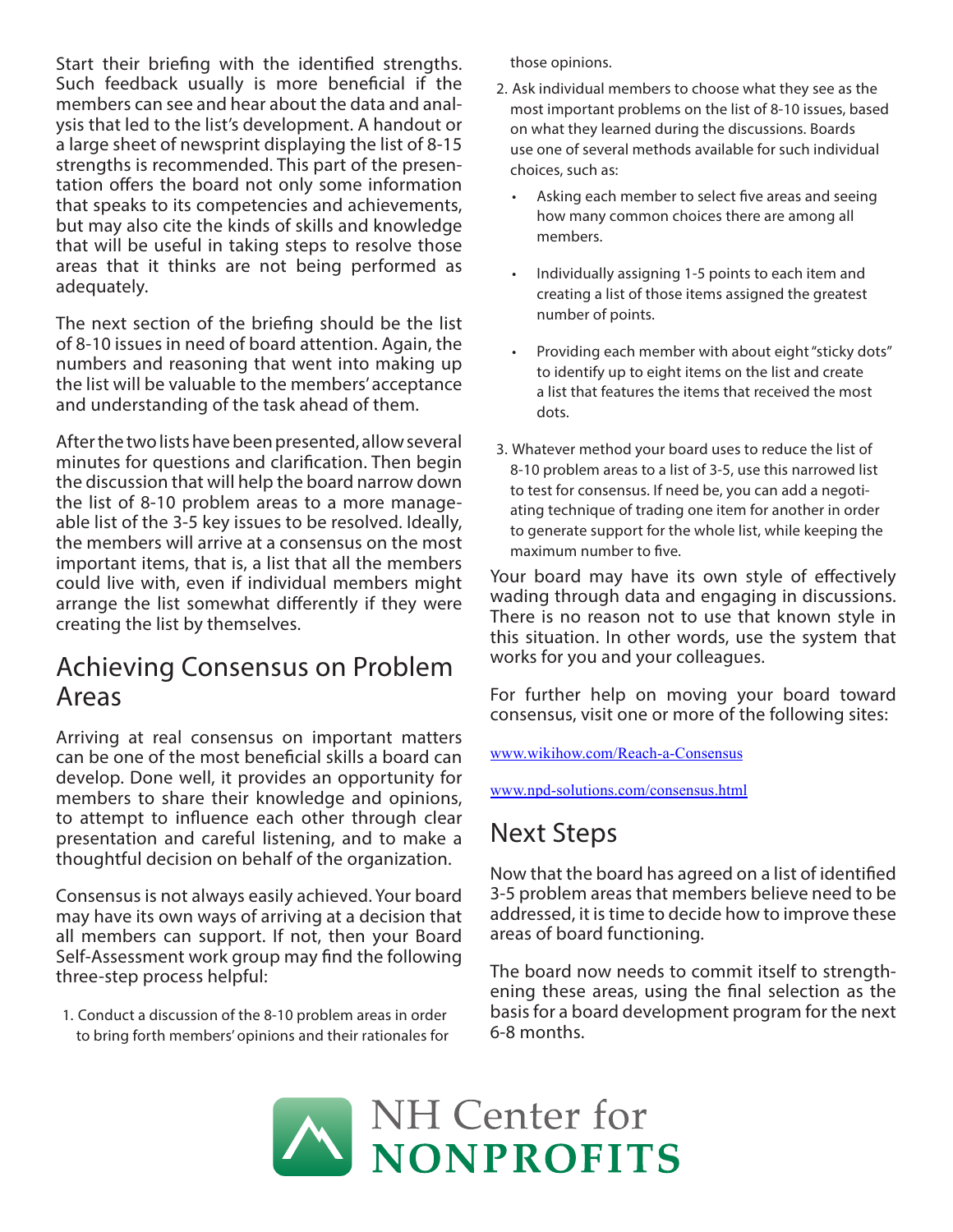Commitment needs to come from within the board itself. If they have done their Self-Assessment work forthrightly and reasonably well, members know what needs to be done. The commitment to change needs to be explicit and clear, and all the symbols of change need to be very visible.

Board leaders must ensure that a concrete, realistic plan exists to address each area. Assignments need to be made to responsible individuals who are skilled at making things happen in a timely way.

If resources are needed to help make the changes happen, they need to be identified. Resources principally include skills and knowledge, and, if need be, funds to purchase such skills and knowledge.

Following are several methods for identifying resources to assist the board with next steps in the process of strengthening itself. You might choose to use them individually, or in combination with one another:

- 1. Look within the board or staff itself for the skills and knowledge required to make the needed changes. For example, board members with successful, long-term business operations may well have the abilities and experience that will effectively introduce strategic planning into the organization. The CPA on your board may be the right person to teach the other members how to understand the organization's finances. The board member who serves as Executive Director of another nonprofit may be the perfect person to help delineate well-defined roles for board and staff.
- 2. If the skills and knowledge you need to strengthen the board do not exist among current members, you can search for new members to fill any open slots who are willing to join the board to apply a specific skill. For example, if by-laws need to be rewritten, or an oversight program for the organization's complex contracts needs developing, recruiting the attorney with the right mix of nonprofit experience and genuine interest in the mission and purpose of your organization may be the resource ingredient that turns the situation around for your board.
- 3. Invite a volunteer from your community to join or lead –an innovative board effort. This can be done without asking for a long-term commitment to the board of three or more years. Many more people are likely to say "yes" to sharing their skills and knowledge for 3- 6 months. Be sure

to have a transition plan in place that allows the board to take over after the volunteer has completed her or his work.

- 4. Check with a local college or university for a faculty member or a faculty-advised group of students who are part of the institution's community service program. Such individuals and groups are often seeking volunteer projects in a wide variety of topic areas.
- 5. Contact the local chapter of RSVP or SCORE to see if help is available from retired professionals or stand-by volunteers. The person you need may well be waiting for the kind of challenge your board has decided to tackle.
- 6. If at all possible, allocate funds from your organization's budget to hire an outside consultant with the skills and knowledge required for one or more of you board's developmental projects. Consultants can be expensive, but properly hired and managed they can be worthwhile investments of the organization's future.
- 7. Seek funding for hiring a consultant from a corporation or foundation with a special interest in the particular problem area you are seeking to resolve. Some funders give priority to nonprofits with a solid plan for developing themselves in the areas of strategic planning, marketing, establishing fee-for-service businesses, and board development.

The most important task is to follow through on what you have learned about your board through the board Self-Assessment process. Make the most out of the effort your board has made to strengthen itself.

©Edward J. Tomey 2009